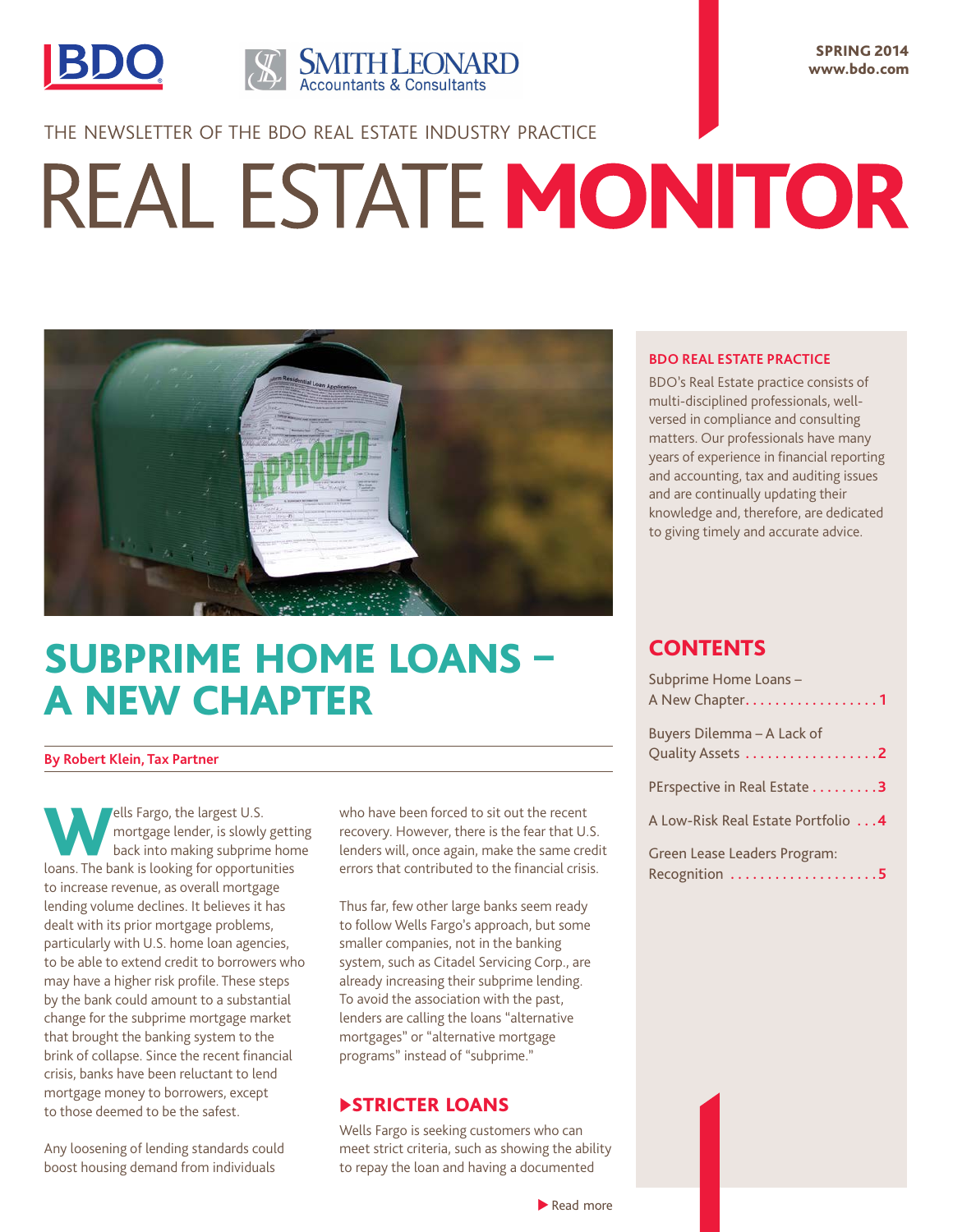# <span id="page-1-0"></span>CONTINUED FROM PAGE 1 SUBPRIME HOME LOANS **BUYERS**

explanation for why a credit score is subprime. It looks for borrowers with credit scores as low as six hundred compared to the prior limit of 640, which often was seen as the cutoff point between prime and subprime borrowers. (Credit scores range from 300 to 850). As a result of financial reform, lenders remain cautious. Under the Dodd-Frank law, borrowers must meet eight criteria, including income tests and low amounts of other debt. If a borrower fails to meet those conditions, and later defaults on a mortgage, the borrower can sue the lender and argue the loan should not have been granted in the first place.

## u BUILDING A WALL

The rules have helped create a wall between prime and subprime borrowers. Lenders have been avoiding those with credit problems and lower scores and, instead, have been catering to those legally easier to serve. Lenders have reasons to try to reach further down the credit scale now. Rising mortgage rates since mid-2013 are expected to reduce total U.S. mortgage lending in 2014 by more than 36 percent, primarily due to a large drop in refinancing, according to forecasts by the Mortgage Bankers Association. A recent report by the Urban Institute and Moody's indicated that a full recovery in the housing market "will only happen if there is stronger demand from first-time homebuyers ... we will not see the demand needed among this group if access to mortgage credit remains as tight as it is today."

## **MAKING UP WITH** THE AGENCIES

For Wells Fargo, a critical factor in its new strategy is clearing up disputes with Fannie Mae and Freddie Mac. The 2013 settlements for \$1.3 billion resolved differences in a 5-year battle between banks and government mortgage agencies over who was responsible for losses from the mortgage crisis. The bank still has mortgage problems to clear up with the agencies, including a lawsuit linked to the Federal Housing Administration (FHA), but the bank officials believe the worst is over.

Wells Fargo avoided many of the worst loans of the subprime era. For example, It did not offer option adjustable-rate mortgages. However, when it acquired Wachovia in

2008, the bank inherited a \$120 billion portfolio of "Pick-A-Pay" mortgages where borrowers could defer payments on their loans. Those loans resulted in big losses.

Banks are currently cautious because Freddie Mac and Fannie Mae have been pressing lenders to purchase back home loans that went bad after the crisis. The agencies guaranteed the loans and believe that the banks overstated the mortgages' quality, or made mistakes in documentation.

Banks believe the agencies used minor mistakes as a means to pressure banks to purchase back loans. Following the settlements, Wells Fargo is more confident about the underwriting errors the agencies consider material, and the quality of the documentation needed to avoid such costly differences in the future.

Wells Fargo is not just opening up the lending faucets. The bank is looking to lend to borrowers with weaker credit, but only if those mortgages can be guaranteed by the FHA. Because the loans are backed by the government, Wells Fargo can package them into bonds and sell them to investors.

The funding of the loans is a key difference between Wells Fargo and other lenders. The smaller, nonbank lenders, are making mortgages known as "nonqualified loans" and are often holding them on their books, but the big banks are packaging the mortgages into bonds and selling them to investors.

*Robert Klein is a tax partner in the Real Estate Industry practice in BDO's Woodbridge, NJ office. He can be reached at 732-750-0900.*

# DILEMMA – A LACK OF QUALITY ASSETS

#### **By Stuart Eisenberg, Assurance Partner**



s noted in the first quarter 2014<br>
PricewaterhouseCoopers Real Estate<br>
Survey, investors in the commercial<br>
Figure 2014 PricewaterhouseCoopers Real Estate real estate (CRE) industry are optimistic, eager and well- capitalized, but the missing piece of most acquisition strategies is quality offerings. Exacerbating this situation is that access to both debt and equity capital continues to improve with very attractive interest rates and loan terms for top-notch deals.

The report indicated that in the office sector, top-performing office markets continue to be where many investors prefer to invest, which is resulting in too much capital chasing ad too few deals. This has created situations where the desire to maintain underwriting discipline and the need to address investor demands to deploy or return capital may be in conflict. The search for "value-added" opportunities that provide greater returns is challenging in an environment where buyers are using aggressive lease-up and rent growth assumptions to support pricing.

For the apartment sector, there appears to be more of a focus on development opportunities and watching this sector's expanding supply pipeline. Avoiding oversupply in the longterm is a challenge. There are many new apartment developments underway or in the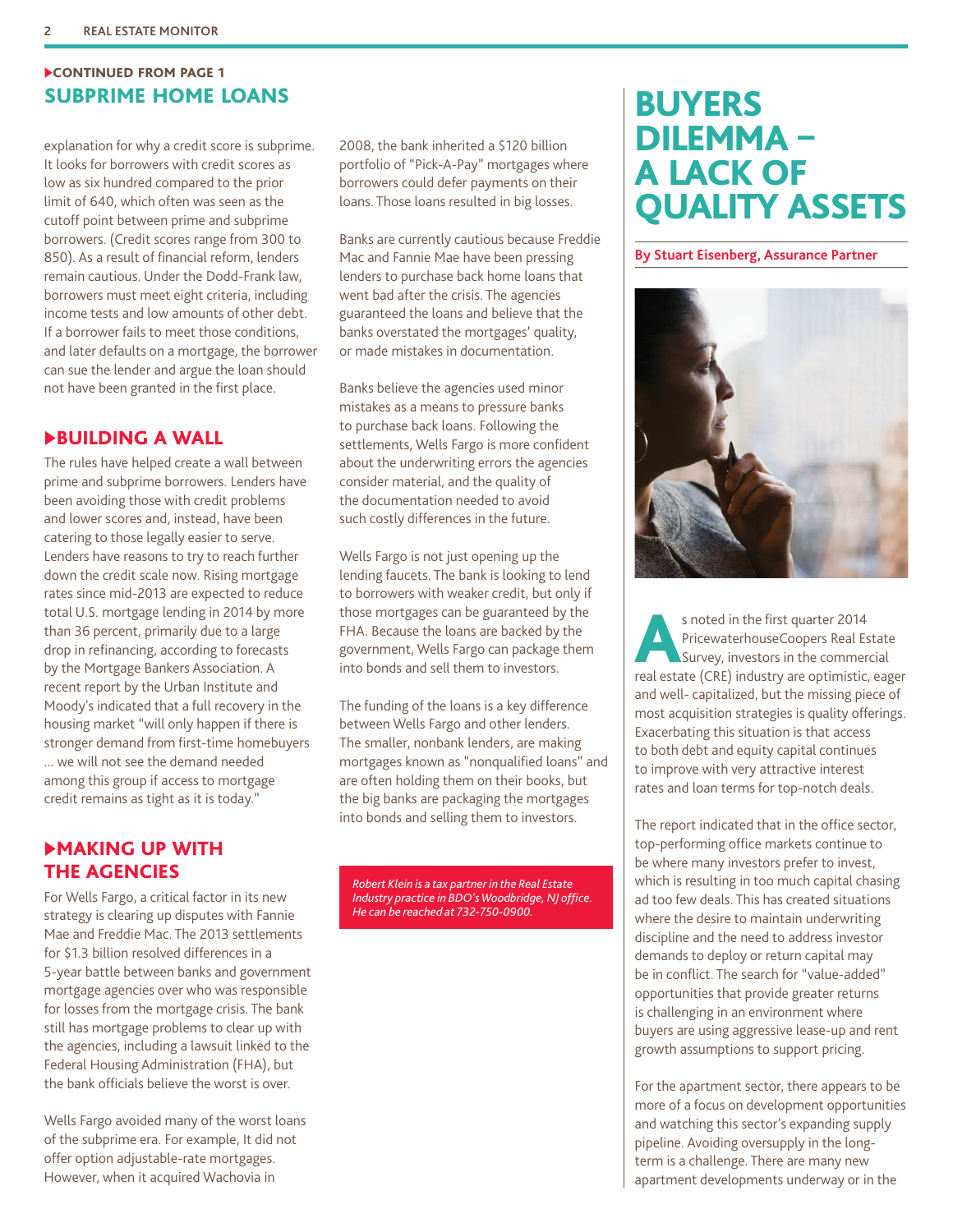#### <span id="page-2-0"></span>CONTINUED FROM PAGE 2 BUYERS DILEMMA

planning stages and combining this with an expected slowdown in rental demand could signal a surge in offerings, as the number of apartment markets in the contraction phase of the real estate cycle grows.

In particular, as investors look to capitalize on the ongoing recovery in the U.S. warehouse sector, an imbalance is developing as the number of eager buyers, which now includes family offices, sovereign wealth funds and other international investors, are competing for a limited amount of quality offerings. Still sales of significant industrial properties totaled \$4.2 billion in January 2014, up 47.0 percent on a year-over-year basis, but down from the prior month, according to Real Capital Analytics (RCA).

The conundrum for buyers is that although some investors expect the number of quality assets to grow throughout 2014, due to upcoming debt maturities and stronger CRE fundamentals that prompt owners to sell, there is speculation in the market that owners will opt to hold stabilized assets, especially in the office sector, in order to capitalize on the expectation of growing rents and to avoid the task of determining where to redeploy capital.

*Stuart Eisenberg is a Partner and National Real Estate Industry Practice Leader at BDO USA, LLP. He can be reached at 212-885-8431.*

# PErspective in Real Estate



s dry powder continues to accumulate, private equity is eager to identify opportunities to deploy capital. According to *Prequin*, at the end of 2013, the private equity industry held a record \$1.074 trillion in dry powder that was yet to be invested. However, as indicated by findings from BDO's *Fifth Annual PErspective Private Equity Study*, despite significant cash holdings, fund managers continue to face challenges, as they look for opportunities to invest in 2014, in particular in terms of pricing and the ability to identify quality targets.

For the real estate industry, these challenges are driving an increasing number of private equity investors to look outside of the U.S. real estate market, specifically in regions that are in the midst of economic recovery, for example Southern Europe and emerging markets, for investment opportunities.

Southern Europe, a region many private equity investors avoided for years, due to political and economic instability, is becoming an increasingly popular area for real estate investment. As the economy stabilizes, banks in Italy and Spain are offloading assets, including significant real estate portfolios, and private equity funds are taking advantage of the opportunity. In Italy, *Reuters* recently reported that five U.S. private equity funds have expressed interest in Banco Popolare (BAPO.MI) and its significant real estate assets.

Emerging markets present another opportunity to invest in real estate at low cost with high potential returns. While emerging markets generally experience volatility and short-term risk, private equity is willing to take a chance in favor of better pricing opportunities and long-term growth potential. In fact, according to data from *Palico*, more than \$6.5 billion has been raised for emerging market private equity funds in 2014. And, many of these funds are looking to the real estate sector as an opportunity for private equity investment to replace dwindling bank credit in these markets.

That's not to say there is no private equity interest in U.S. real estate. According to findings from the recent *Akerman Real Estate Industry Outlook Survey*, 70 percent of real estate industry respondents report that they are increasingly optimistic about the commercial real estate market in the U.S., compared to last year, as the U.S. economy improves. Further, respondents identified private equity as the leading source of funding for real estate debt and/or equity funding, followed by REITs and banks. But, as the U.S. economy and the real estate sector continue to improve, private equity funds will be on the lookout for the next big investment opportunity – and right now that's emerging and recovering markets.

*PErspective in Real Estate is a feature examining the role of private equity in the Real Estate Industry.*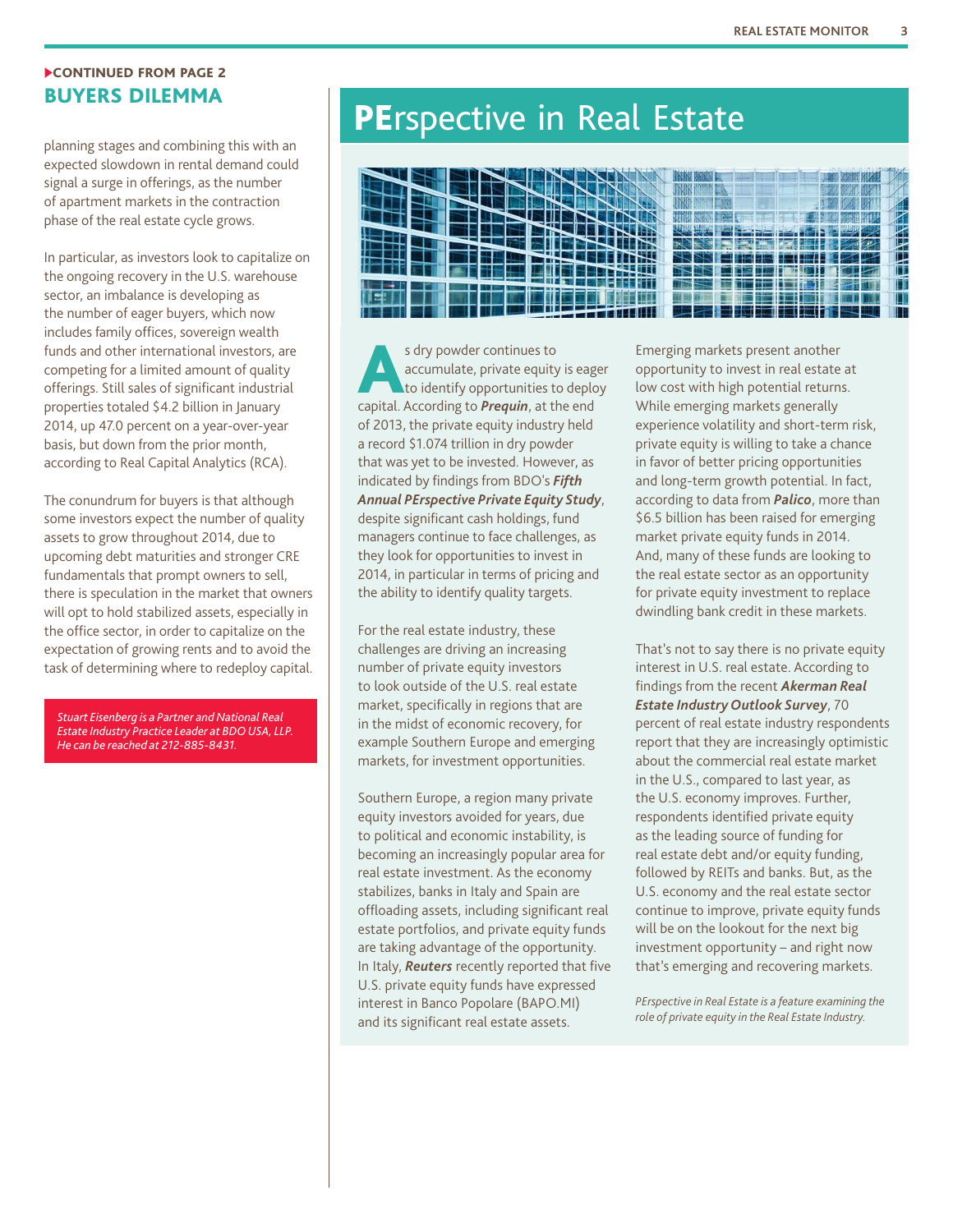# <span id="page-3-0"></span>A LOW-RISK REAL ESTATE PORTFOLIO

**By John Tax, Assurance Director**



To an investor, "shelter" instantly brings to mind tax-free income. But there is another kind of shelter that becomes increasingly important if the threat of economic weakness in the U.S. continues. This is the shelter that comes from an investment position that will not bear the entire brunt of negative economic and financial developments. The best example of such an investment is a first mortgage loan at a reasonable ratio of the market value of prime real estate. The problem with this type of investment is that the return is normally not attractive in today's market. What are the choices open to an investor who wishes to participate in future economic growth but, at the same time, is anxious to avoid the fully exposed operating position?

A good example of such an investment is the commingled real estate fund that was developed by banks, life insurance companies and other institutions in past recessions.

# u SIX CATEGORIES OF REAL ESTATE EQUITIES

The basic philosophy of the fund described above is to avoid the ownership of "naked" property; in other words, to avoid the pure operating position. For this

purpose, real estate equity investments can be divided into six categories:

#### **Raw Land**

Such a fund avoids investments of this type because of the risk involved and the absence of current cash flow. The risk in raw land speculation lies not only in the difficulty of forecasting the future but also in determining a current value for the land. Land is very hard to value and price declines often are not reflected in appraisals, which generally look backward to past transactions that may have occurred during more buoyant periods.

The fund might invest in raw land, however, only when its position is protected. For example, if the fund has financed a large, established agribusiness company via subordinated debt that carries an option to buy prime farmland in a fixed period of time at a fixed price below today's appraised value. In this way, the fund obtains expert management, a current cash flow and a call on desirable land in the future.

#### **New Construction**

The fund also avoids equity investment in new development where the other partners to the venture put up only a

token hard dollar amount. In today's economy and tight money market, new construction often involves unjustified risk.

Here again, however, investments will be made by the fund under the right circumstances. The fund might finance a Florida retirement community with a deferred interest loan, with interest payable only in the last years of the development program when cash flow will be available. In exchange, the fund obtains a partnership equity position and a large bonus interest return at the loan's maturity. More important, the developer has a large hard dollar equity investment in the project.

#### **Unsubordinated Sale and Leasebacks**

This type of investment is at the other end of the scale, being too close to a mortgage for an equity fund. In this type of transaction, the fund buys the land for a term of up to 40 years (including renewal terms). The land is not subordinated to the tenant's mortgage and, thus, is not subject to foreclosure if the tenant fails. As a result, the lender in effect holds a mortgage, with a kicker represented by the residual value of the land. In today's market, this residual does not add more significantly to the straight rental return. These investments are more appropriate for a mortgage fund.

#### **Subordinated Sale and Leasebacks with High Credit Corporations**

In this case, the institution owning the land agrees to subordinate to the tenant's mortgage. In consideration for the easier financing thus made available to the tenant, the institution obtains an extra yield via a participation in income or similar kicker arrangement. These investments, although difficult to find, are probably the best long-term investments in real estate. The fund should seek them out (although to preserve the fund's tax-exempt status, it participates through a private, institutionally owned real estate investment trust).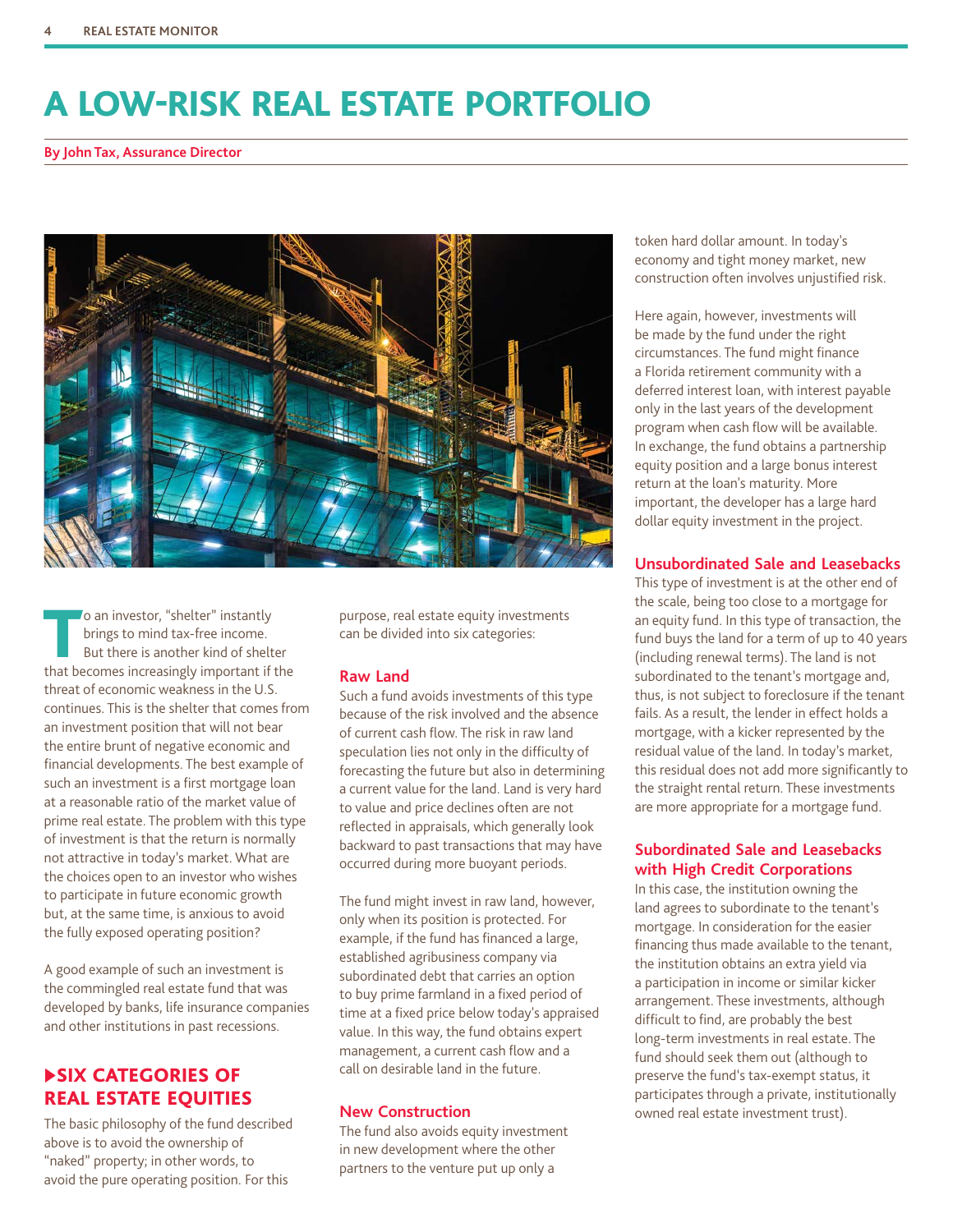# <span id="page-4-0"></span>**CONTINUED FROM PAGE 4** LOW-RISK REAL ESTATE PORTFOLIO

#### **Investment in Real Estate Companies**

In order to take an indirect position in income properties, the fund could also invest in equity-type real estate investment trusts and in real estate companies that construct and own properties for their own portfolios. In the latter case, the real estate company may form a subsidiary, with the fund investing via the purchase of senior fixed income securities carrying an equity participation.

In one example a well-known realty company formed a new entity to buy substantially completed income properties. The entity was capitalized at \$6 million; the fund put up \$4 million in exchange for 8.75 percent notes secured by second mortgages on the properties; the realty company put in \$2 million in return for preferred stock. The common stock, with a token capitalization, was split one-third to the fund, two-thirds to the realty company. Since the capital will support triple its amount in mortgages, the total program amounted to \$24 million. The new entity would only purchase properties recently completed or nearing completion; in that way, development risks are avoided and the economic cost per square foot can be established with some clarity.

#### **Direct Investment in Income Producing Properties**

In certain cases, direct property investment can be regarded as "protected." These are existing properties with a well-established cash flow and a low vacancy ratio. The difficulty here is that prices are likely to be very high in today's market. Assuming a management fee of 1 percent or more for adequate supervision, cash yields might amount to about 7 percent. If the fund's goal is a 10 percent return, it would need to count on a substantial growth of rental income in excess of operating expense. On the whole, this cannot be anticipated.

*John Tax is a Director of the Real Estate Practice in BDO's New York Office. He can be reached at 212-885-8027.*

# GREEN LEASE LEADERS PROGRAM: **RECOGNITION**

#### **By Alvin Arnold**



Builders and developers have<br>
earned recognition in the party vears for elevating the U.S. C<br>
Building Council's Loodership in En earned recognition in the past 10 years for elevating the U.S. Green Building Council's Leadership in Energy & Environmental Design (LEED) program into an industry standard, but the commercial real estate experts in charge of the next step – how the sustainability plans get carried out – have been ignored until now.

The Green Lease Leaders Recognition Program began in mid-January 2014. The program, sponsored by the Department of Energy's (DOE) Better Building Alliance, will provide brokers, landlords and tenants who participate in the program the chance to add a marketable "Green Lease Leader" seal after the name. To apply, brokers must provide examples of their green leases to the Washington, D.C.-based Institute for Market Transformation, which will manage the recognition program for the DOE.

Green leases are contracts that align the financial and energy incentives of building owners and tenants working together to save money, conserve resources and ensure the efficient operation of buildings. Some common components of a green lease that go beyond standard cost-recovery clauses include provisions that require energy- and water-usage data. An agreement on operating schedules to maximize energy savings during off-hours (nights and weekends) and clauses encouraging energy-efficient tenant fit-outs should also be agreed to.

## **EGREEN LANGUAGE** IN LEASES

Other industry programs recognize greenminded building professionals, but these programs, such as the LEED AP program for brokers, require much more green engineering knowledge than how a lease is structured. Green language in leasing, in practice, is still relatively young, and it is a part of a lease that is generally not shared publicly. It is hoped this recognition program will elevate knowledge and awareness, and encourage conversations with clients about why adding the green requirements to the lease, rather than just having a recognized building label, will keep the sustainability programs from falling short.

# **EGROUND LEASE/NET** LEASE: SPLIT INCENTIVE

In 2013, the Alliance released two case studies featuring tenants who incorporated green lease standards. One company was in the retail space and the other was in the office